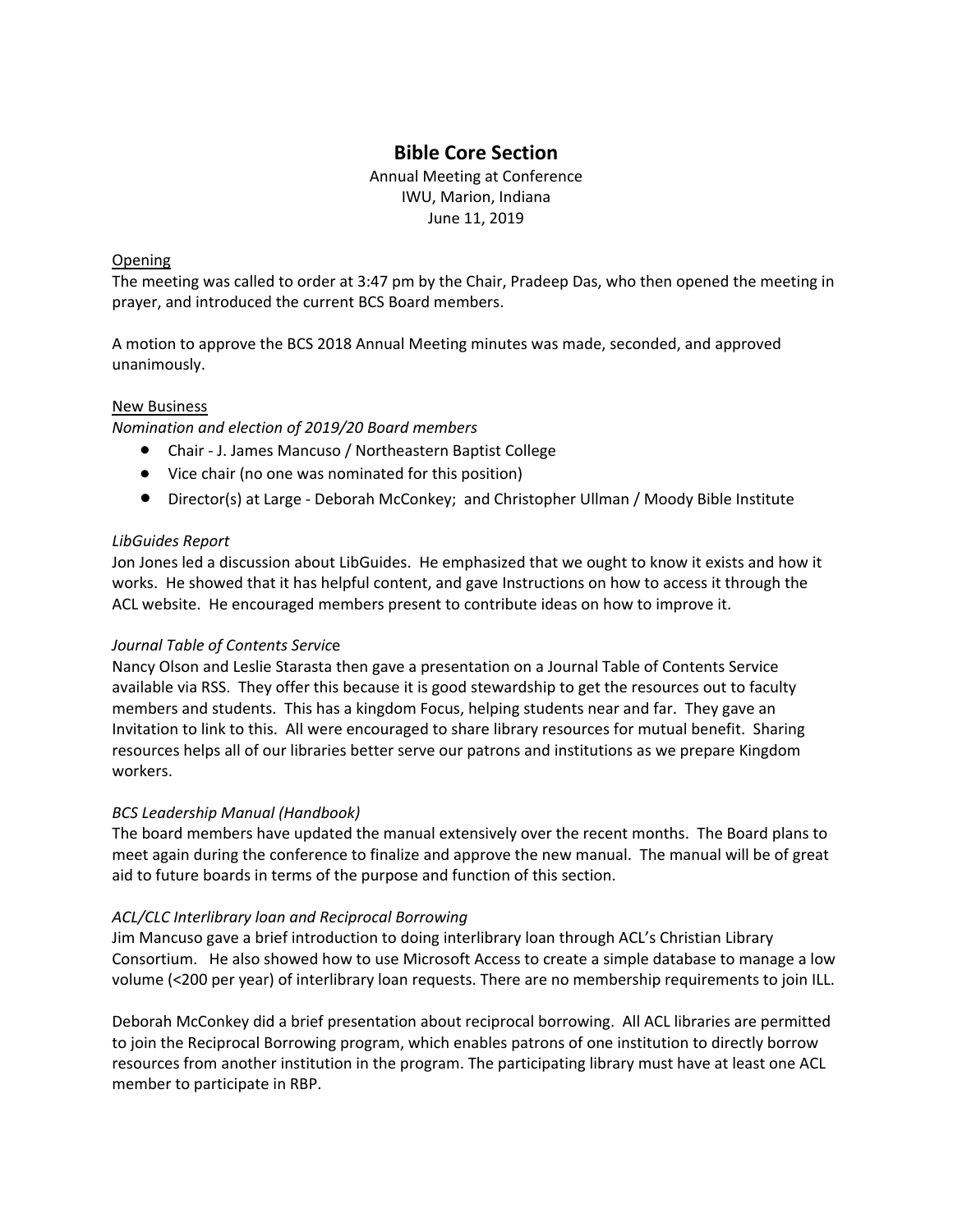# *ABHE & Key Performance Indicators*

Nancy Olson, BCS's liaison to ABHE, led a discussion about a change in ABHE's annual data collection requirements that resulted in libraries no longer being asked to report annual statistics. ABHE has moved away from the gathering of annual statistics to the method of Key Performance Indicators. Currently ABHE has no Key Performance Indicators specific to an institution's *library.* Nancy pointed out that it is still important for each library to measure, document, and report library activity, even if it is only to their institution's administration and stakeholders. She brought forth the idea of the BCS members agreeing upon up to four library-specific Key Performance Indicators (KPIs)—critical indicators of progress toward an intended result—for their institution's administrators understanding of their library's impact.

For example, a library might report Number of items circulated/used per FTE student. KPIs will give the opportunity for comparison of best practices and benchmarks. The group proposed some possible KPIs:

- Library expenditures as a percentage of Education in General expenditures (afterward, this was discussed as being potentially disadvantageous)
- Headcount % of total FTE
- Cost/use of electronic items (e-books, databases, etc.)
- Expenditures for resources (define term) per student OR FTE

Nancy will meet with other team members during the conference to discuss KPIs further. Soon thereafter she will share the BCS agreed upon library-specific KPIs with the ABHE administrators for their consideration.

## *Potential name change for BCS*

Nancy and Chairman Das led a discussion about how the name "Bible College Section" has become obsolete and no longer accurately reflects the nature of the libraries represented by its members. Many libraries are in institutions that are changing their names to eliminate the term "Bible College." A truer, more comprehensive term should embrace all member libraries, regardless of their name. To do that, our name needs to reflect what we share in common: a strong core of curriculum devoted to biblical studies.

The group suggested *Bible Core Section* and *Biblical Core Section* as possibilities. The abbreviation for our section can remain BCS if we change only the word College. Using 'Core' brings our name in parallel with the Liberal Arts Section, whose name reflects their curriculum focus, rather than the type or size of the member institutions. Chairman Das asked for a show of hands in support of the name change. Those present showed overwhelming support for the choice Bible Core Section, so the motion was approved. Incoming Chairman Mancuso agreed to write up a resolution documenting the section's decision to change its name, which our liaison to the ACL Board, Leslie Starasta will bring to the Board for approval.

No other new business was brought forth.

#### Election results

- J. James Mancuso was elected as chair for a term of three years, 2019-22.
- Christopher Ullman was elected as a Director-at-Large to serve for one year to complete the 2017-20 term of office vacated by Tiffany Hudson.
- Deborah McConkey was re-elected to a second term, 2019-22, as Director-at-Large.